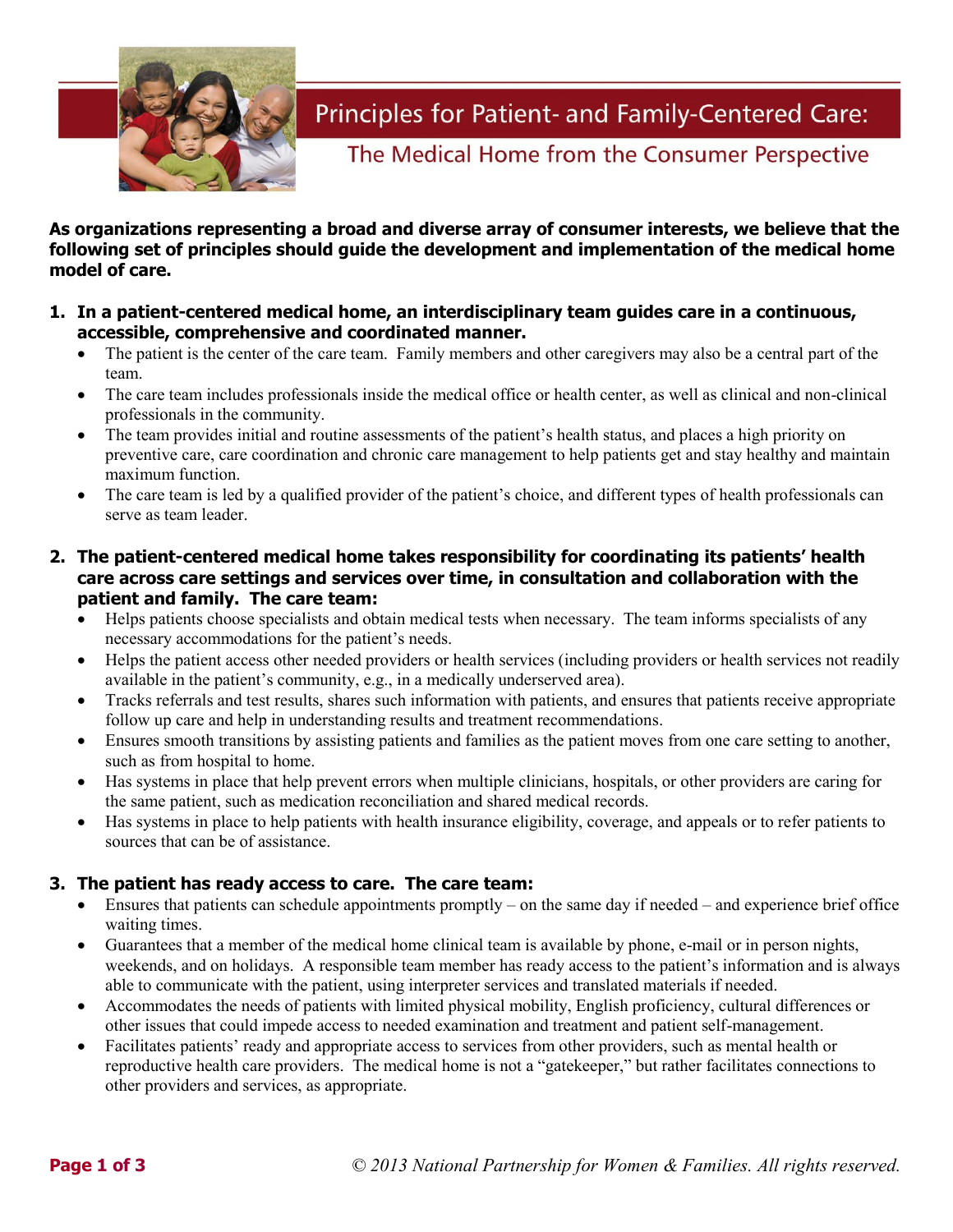# Principles for Patient- and Family-Centered Care:

# The Medical Home from the Consumer Perspective

### **4. The patient-centered medical home "knows" its patients and provides care that is whole person oriented and consistent with patients' unique needs and preferences. The care team:**

- Has ready access to the patient's complete, up-to-date medical history. The team also ensures that patients and authorized family caregivers have access to this information.
- Takes into consideration the patient's life situation, including family and caregiver circumstances, his or her values and preferences, age, and home environment when making recommendations about the patient's health care and treatment plan.
- Communicates with patients in culturally and linguistically appropriate ways.

# **5. Patients and clinicians are partners in making treatment decisions. The care team:**

- Helps patients and others designated by the patient understand their condition and the results of any medical tests or consultations with specialists.
- Provides unbiased, evidence-based information on all treatment options, including possible side effects, costs, and the benefits and risks of different options (including alternative therapies), so that patients can make an informed choice that reflects their personal preferences.
- Does not withhold information about treatment options from patients based on assumptions about ability to pay.
- Provides patients with timely access to results of laboratory and other diagnostic tests through such means as telephone, email, fax, personal health records, or patient portals.
- Makes use of e-reminders, especially for preventive care services.

### **6. Open communication between patients and the care team is encouraged and supported. The care team:**

- Communicates with patients in a way they understand and prefer. They encourage questions and two-way conversation that helps patients and their caregivers (when appropriate) effectively manage their health and be full partners in their health care.
- Knows about and overcomes any language, cultural, literacy, or other barriers to effective communication with patients, family members and other caregivers.

# **7. Patients and their caregivers are supported in managing the patient's health. The care team:**

- Integrates culturally appropriate community-based support resources such as social services, transportation, peer support groups, and exercise programs.
- Works with patients to develop their capacity to stay well and manage their health conditions.
- Assesses and accommodates patients who are unable to effectively manage their own care because of cognitive or physical challenges, by working with family caregivers, legal surrogates or other sources of support.
- Works with the patient or their caregiver to develop, plan and set goals for their care and helps the patient meet those goals.
- Ensures that no treatment decisions are made without the patient's consent and understanding.

# **8. The patient-centered medical home fosters an environment of trust and respect. The care team:**

- Treats patients, family, and/or other caregivers with dignity and respect.
- Guarantees that patients can trust that their personal health information is never shared or used without their knowledge.
- Ensures that examinations and discussions with or about patients take place in a setting that affords appropriate privacy from other patients or staff.